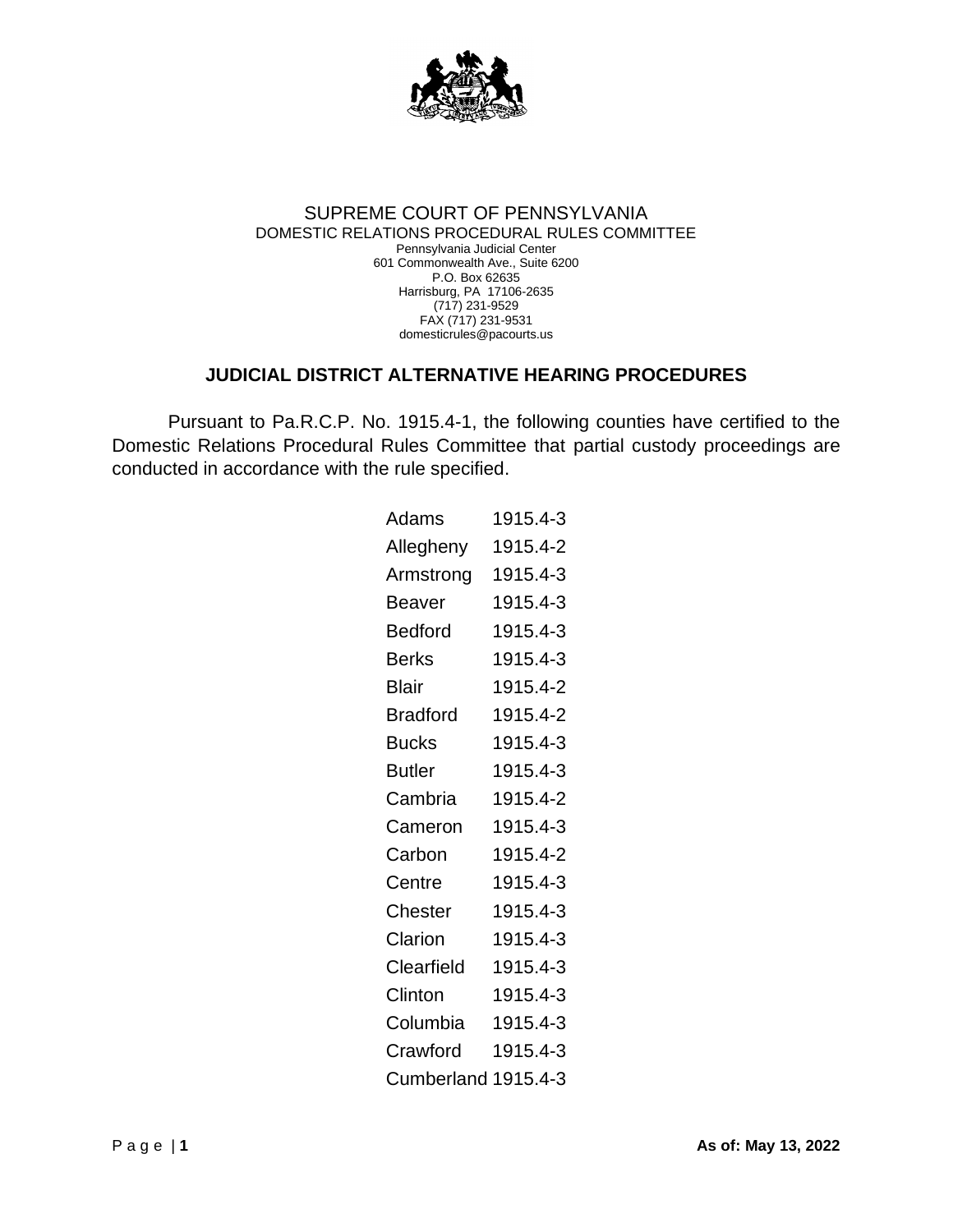| Dauphin                 | 1915.4-3 |
|-------------------------|----------|
| Delaware                | 1915.4-3 |
| Elk                     | 1915.4-3 |
| Erie                    | 1915.4-2 |
| Fayette                 | 1915.4-2 |
| Forest                  | 1915.4-2 |
| Franklin                | 1915.4-3 |
| Fulton                  | 1915.4-3 |
| Greene                  | 1915.4-2 |
| Huntingdon              | 1915.4-3 |
| Indiana                 | 1915.4-3 |
| Jefferson               | 1915.4-3 |
| Juniata                 | 1915.4-3 |
| Lackawanna              | 1915.4-2 |
| Lancaster               | 1915.4-3 |
| Lawrence                | 1915.4-3 |
| Lebanon                 | 1915.4-3 |
| Lehigh                  | 1915.4-2 |
| Luzerne                 | 1915.4-3 |
| Lycoming                | 1915.4-3 |
| McKean                  | 1915.4-3 |
| Mercer                  | 1915.4-2 |
| Mifflin                 | 1915.4-3 |
| Monroe                  | 1915.4-3 |
| Montgomery              | 1915.4-3 |
| Montour                 | 1915.4-3 |
| Northampton             | 1915.4-3 |
| Northumberland 1915.4-3 |          |
| Perry                   | 1915.4-3 |
| Philadelphia            | 1915.4-2 |
| Pike                    | 1915.4-2 |
| Potter                  | 1915.4-3 |
| Schuylkill              | 1915.4-2 |
| Snyder                  | 1915.4-3 |
| Somerset                | 1915.4-3 |